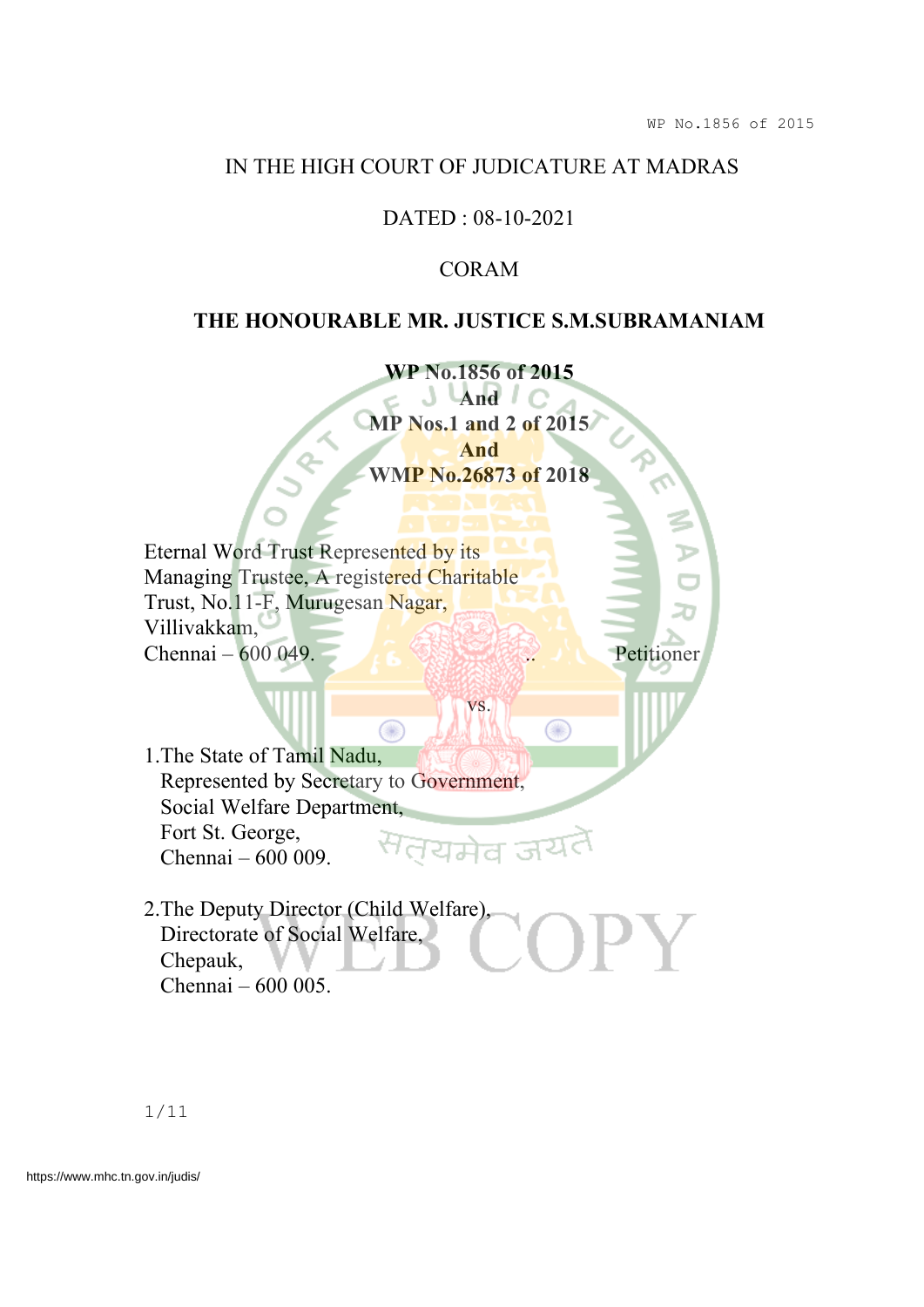- 3.The District Collector, Thiruvallur District, Thiruvallur.
- 4.The Revenue Divisional Officer, Ambattur Taluk, Ambattur, JUDICATION Thiruvallur District.

 $\epsilon$ 

◉

- 5.The Thasildhar, Ambattur Taluk, Ambattur, Thiruvallur District.
- 6.Child Welfare Committee, No.13, Abdul Kalam Street, M.D.M. Nagar, Thiruvallur –  $602001$ .
- 7.The District Child Protection Officer, No.18, Ma Po Si Salai, Thiruvallur.
- 8.Mrs.K.Latha, Thasildhar, Ambattur, Thiruvallur District.

9.Mr.Israel Jebaraj (R-9 impleaded vide order of Court dated 08.10.2021 in WMP No.28618 of 2017 in WP No.1856 of 2015) . Respondents

◉

ल्यमेव जय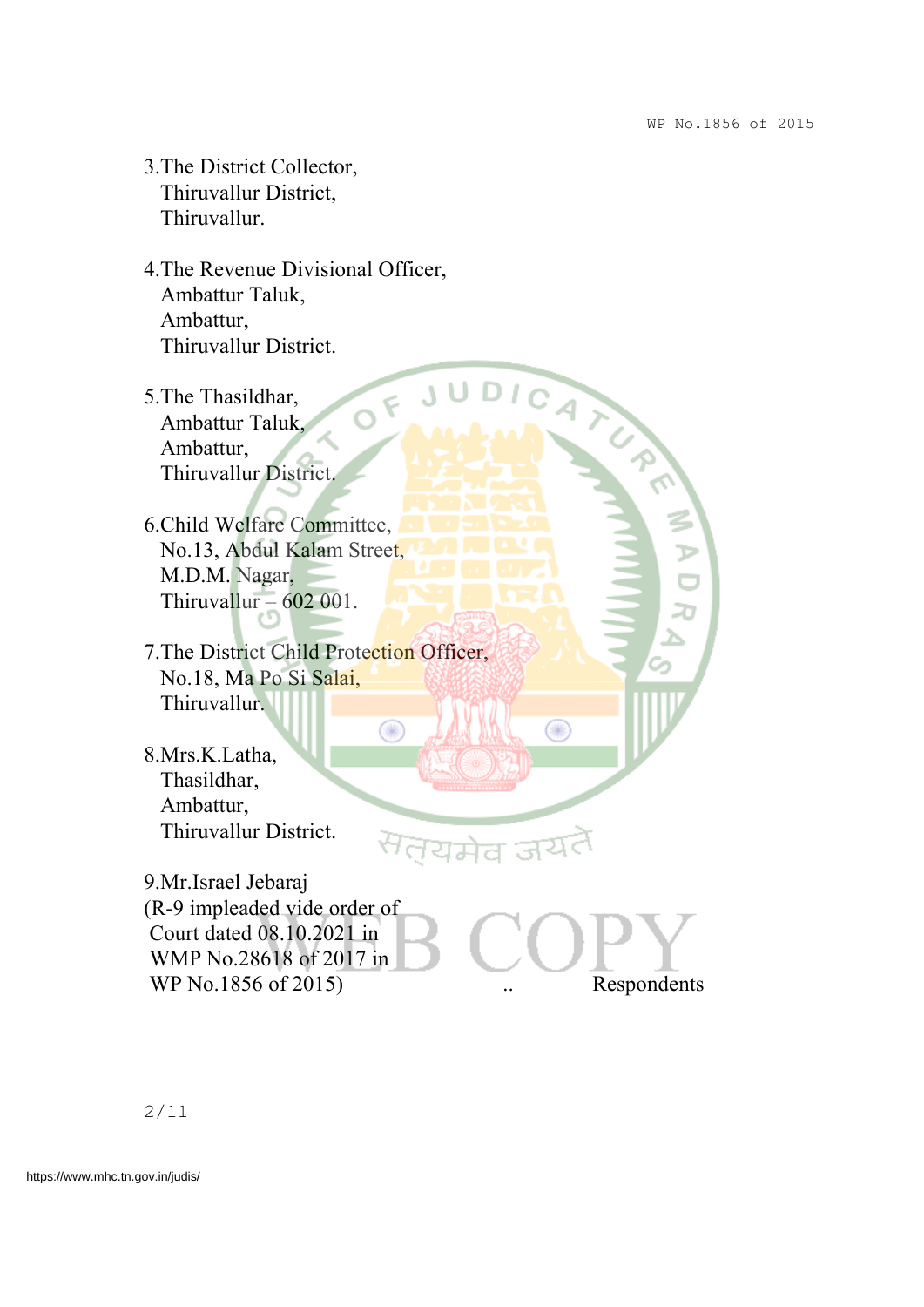Writ Petition is filed under Article 226 of the Constitution of India, praying for the issuance of a Writ of Certiorari, calling for the proceedings of the fifth respondent in Na.Ka.5441/2014/C1 dated 21.01.2015 and quash the same.

| For Petitioner         | : Mr. George Graham for |
|------------------------|-------------------------|
|                        | M/s.Devadason and Sagar |
| For Respondents-1 to 7 | : Mr.C.Kathiravan,      |
|                        | Government Advocate.    |
|                        |                         |
| For Respondent-8       | : No Appearance         |

For Respondent-9 : Mr.R.Bhagawat Krishna

# **O R D E R**

The order dated 21.01.2015 passed by the fifth respondent is

under challenge in the present writ petition.

2. The petitioner is a Public Charitable Trust which came into existence on 05.04.1999, pursuant to the Deed of Declaration registered as document No.528 of 1999

3. The learned counsel for the petitioner-Trust states that the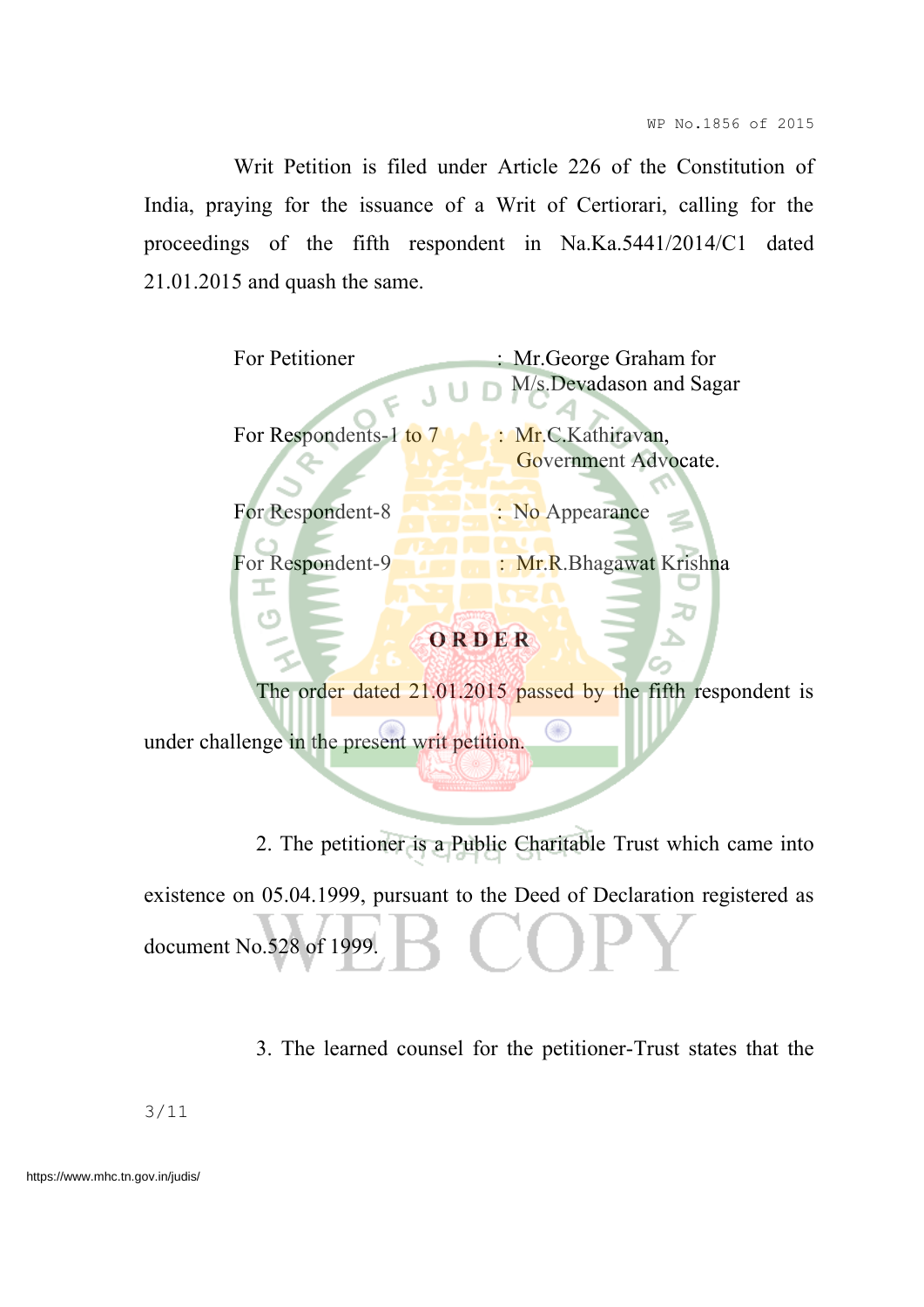fifth respondent along with other officials, threatened the petitioner-Trust and directed them to close down the Children Home. The petitioner sent a complaint to the Chief Secretary regarding the high handedness shown by the fifth respondent.

4. However, in respect of such allegations, this Court cannot conduct an enquiry in the **present** writ petition, as the same is filed challenging the proceedings of the fifth respondent dated 21.01.2015, which states that during the inspection, the Authorities found that 24 male children and 25 female children were kept under the custody of the petitioner-Trust without obtaining proper permission.

 $\bigcirc$ 

5. In view of the fact that 5-1/2 years lapsed, to ascertain the present status, this Court directed the Competent Authority, namely, the District Child Protection Officer , Thiruvallur to conduct an inspection and file status report. Such an order is passed in view of the fact that the impugned order states 24 male children and 25 female children were under the custody of the petitioner-Trust illegally. Pursuant to the orders of this

 $\bigcirc$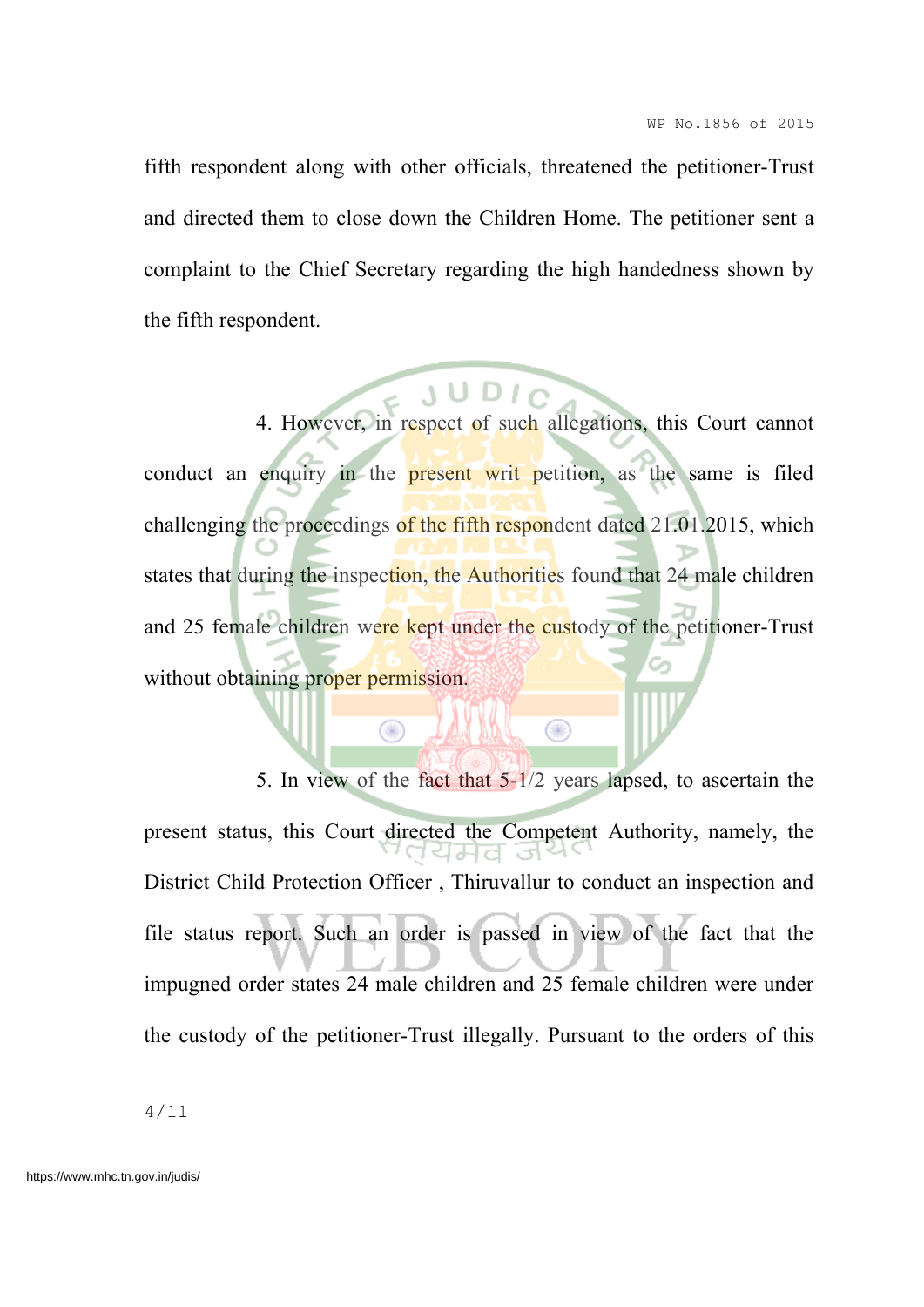Court, the District Child Protection Officer, Thiruvallur, filed the Status Report, dated 08.10.2021, wherein paragraph-2, which reads as under:-

> *"2. The seventh respondent DCPO Mrs.M.Nishandhini, Protection Officer Mrs.K.Malarvizhi (Institutional Care) Protection Officer Mrs.S.Sangeetha (Non Institutional Care), Legal cum Probation Officer Mrs.D.Sangeetha, and sixth respondent Child Welfare Committee Member Mr.Kanagaraj, inspected the Eternal Word Trust Children's Home located at Zion Street, Saraswathi Nagar, Thirumullaivoyal, Chennai-62 on 06.10.2021 at 10.45 a.m. At the time of inspection Mrs.Esther, a female employee was cleaning the Girls Home with the help of some staffs. None of the girl children were present in the Home and they did not maintain any records and thereafter we conducted an Inspection in Eternal Word Trust Boys Home located at Saraswathi Nagar, 7 th Lenin Street, Thirumullaivoyal, Chennai-62 on 06.10.2021 at 11.30 a.m. At the time of Inspection, the Home was Guarded by one Mr.Usman Ibrahim appointed through the Don Bosco Security Service. None of the Boys were present in the Home and no records were*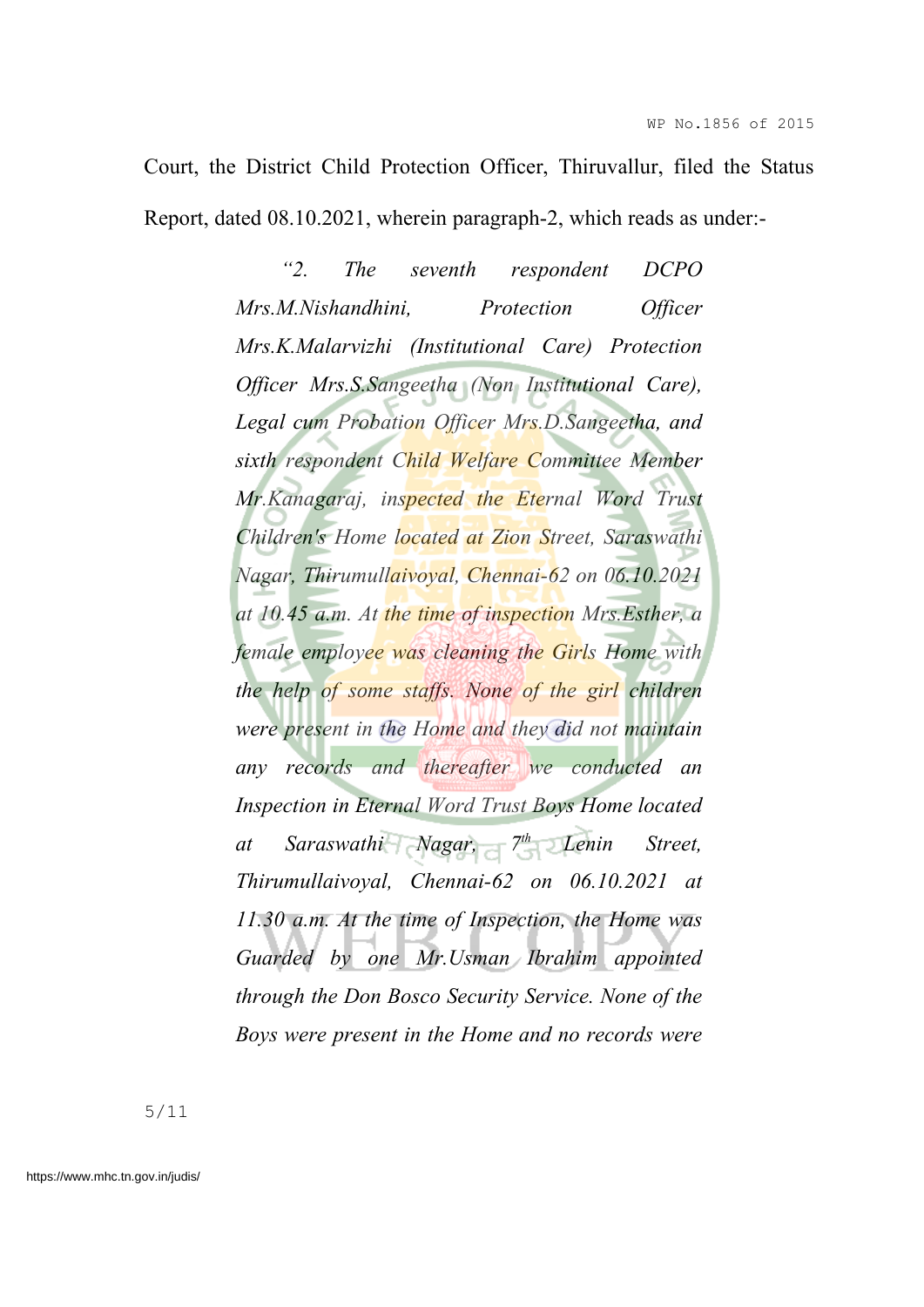#### *maintained."*

Thus, it is made clear that as of now no children are in the custody of the petitioner.

6. The learned counsel appearing on behalf of the impleaded respondent No.9, raised an allegation that some portion of the property belongs to the impleaded respondent No.9 and civil suits are also filed and they are pending. However, in respect of such civil disputes, it is for the parties to adjudicate the same before the Competent Civil Court of Law with reference to the documents and the evidences.

7. The petitioner raises many allegations against the officialrespondent, namely, Tahsildar, Thiruvallur. The impugned order states that the petitioner was under the illegal custody of 24 male children and 25 female children. As of now, as per the Status Report, no children are in the custody of the petitioner. Thus, the genuineness of such allegations, cannot be gone into by this Court in the present writ petition, that too, after this length of time.

6/11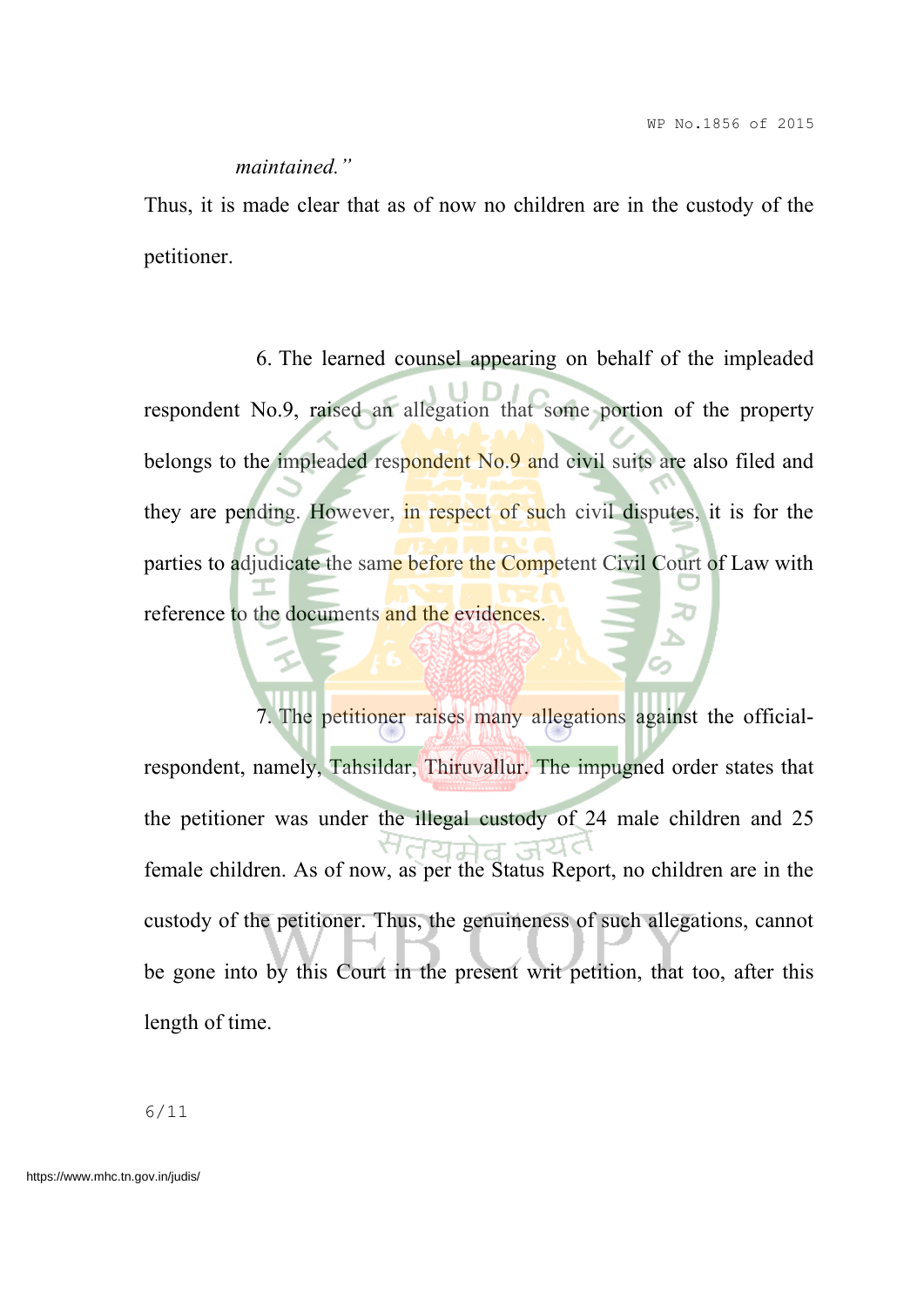8. This being the factum, the petitioner cannot run any such Children Home without obtaining proper permission from the Competent Authorities in the manner known to law. As such, the impugned order lost its relevance as no children are in the custody of the petitioner as of now as per the Status Report filed by the District Child Protection Officer, Thiruvallur and thus, no further consideration is required in the present writ petition.

9. The Competent Authorities are bound to conduct periodical inspections as it is their duty mandatory. Any lapses, negligence or dereliction of duty in this regard, are to be viewed seriously by the Higher Authorities.

# सत्तयमेव ज<sup>र</sup>

10. Protection of Children is of paramount importance and the duty of the State enshrined under the Constitution of India. The interest of minor children at no circumstances be compromised by the State and the Authorities Competent. Thus, the jurisdictional respective District Child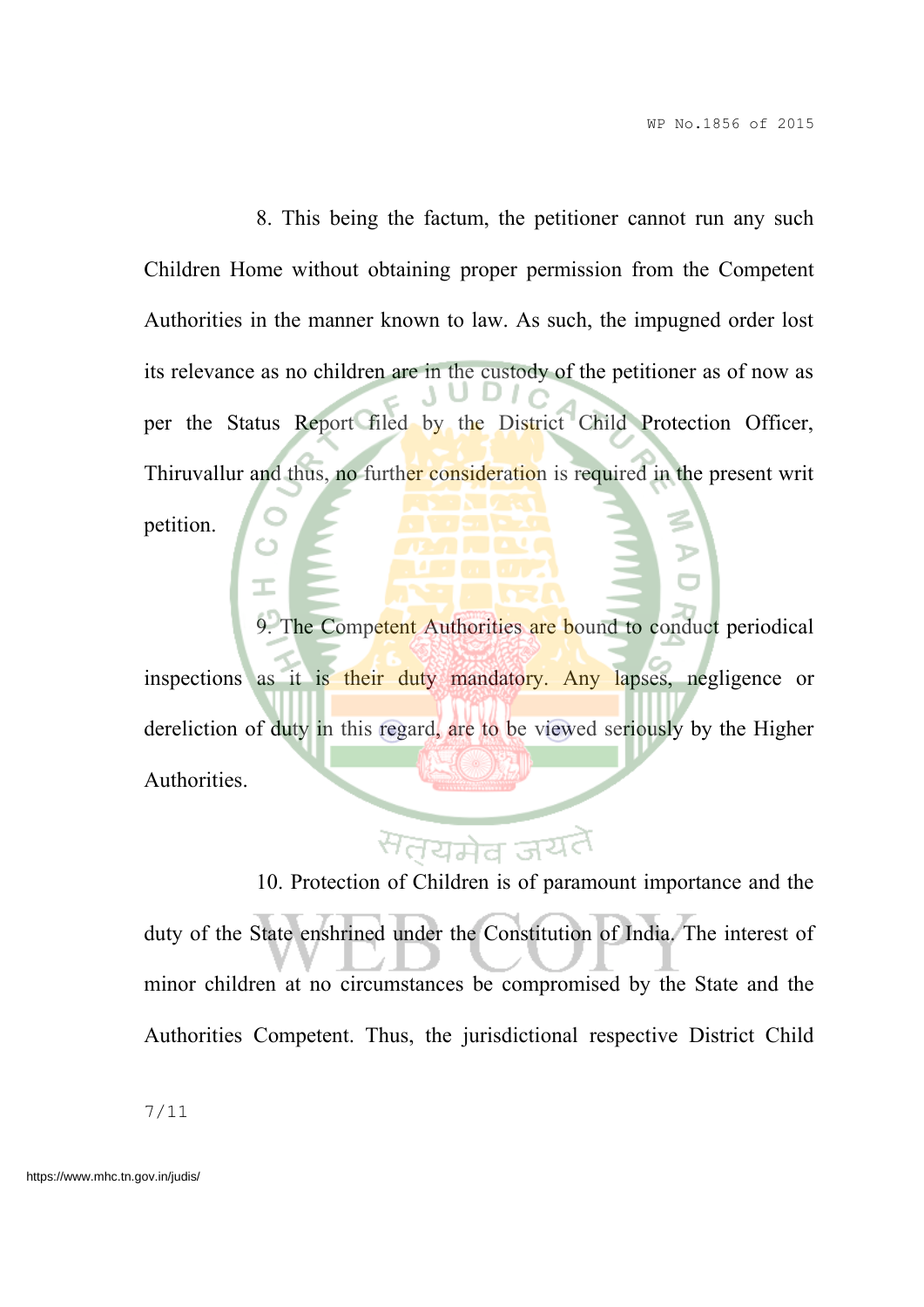Protection Officers and other Authorities are directed to conduct periodical inspection of such Homes, so as to ensure the living conditions, facilities provided and the administration of such Homes by the persons concerned and submit report to the Higher Officials for the purpose of pursuing any actions if required under law. JUDICAY

11. It is made clear that in the event of failure on the part of the Competent Authorities in conducting periodical inspections, the Head of the Department and the Government shall initiate appropriate actions against all such officials.

12. This sort of complaints are frequently received by the High Court due to lack of periodical inspection. If the periodical inspection is conducted in a routine manner by the Authorities concerned, such situations would never arise or at least would have been avoided. Thus, the seriousness involved regarding the interest of the minor children is to be considered by the Government and the Head of the Department and all appropriate actions are to be initiated.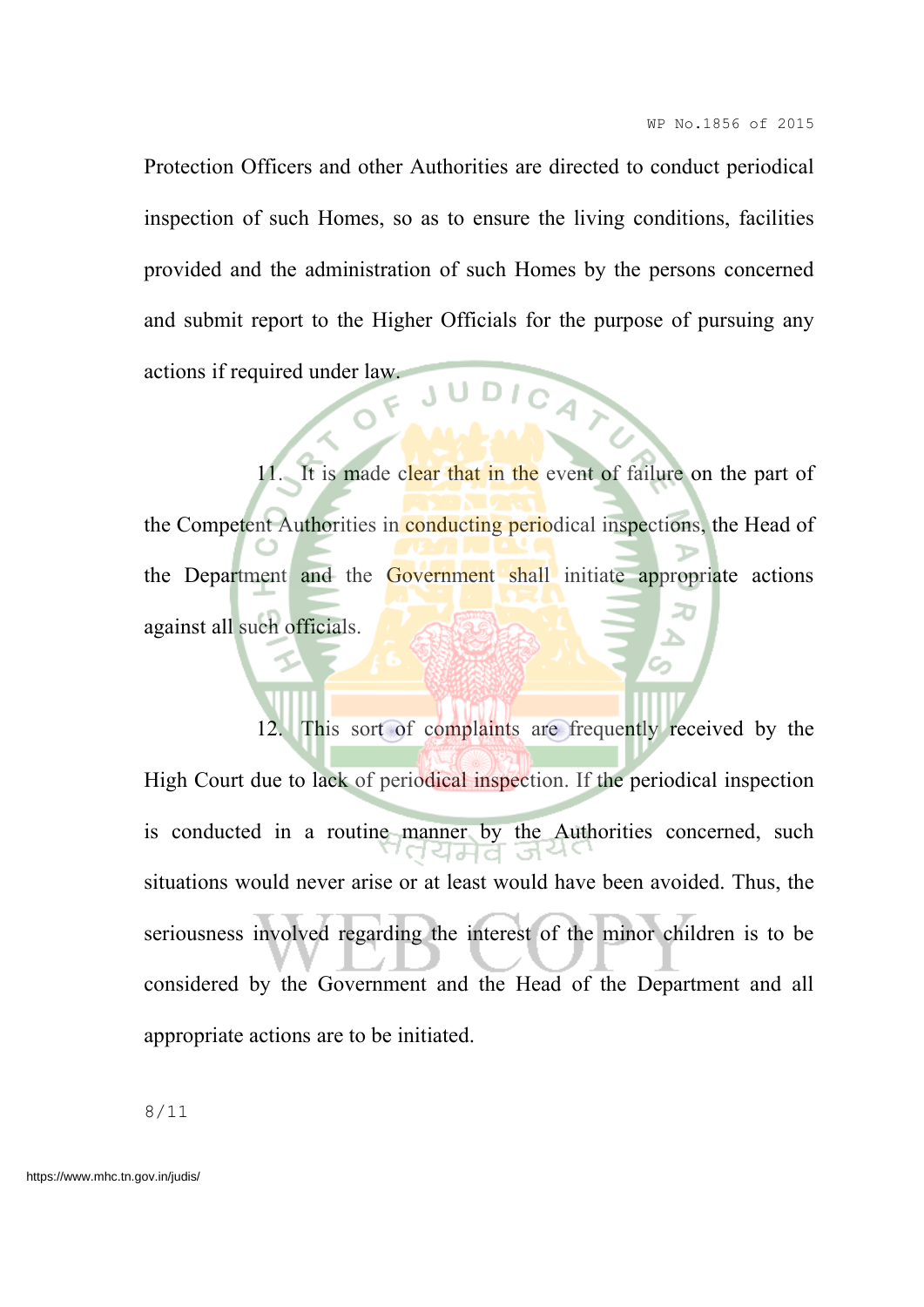13. With the above observations, the writ petition stands disposed of. However, there shall be no order as to costs. Consequently, connected miscellaneous petitions are closed.



9/11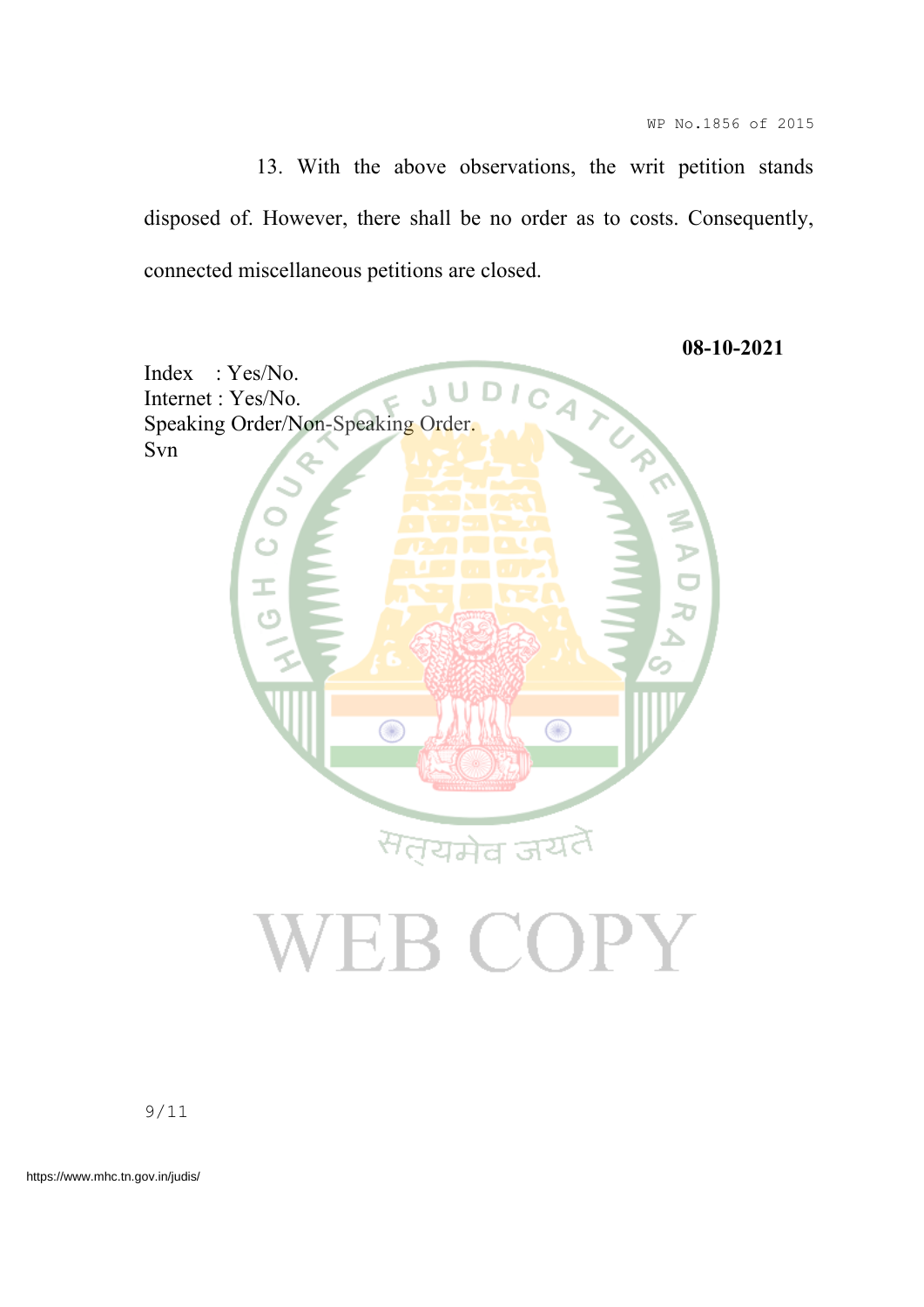| To                                                                                                                              |                                                       |
|---------------------------------------------------------------------------------------------------------------------------------|-------------------------------------------------------|
| 1. The Secretary to Government,<br>State of Tamil Nadu,<br>Social Welfare Department,<br>Fort St. George,<br>Chennai - 600 009. |                                                       |
|                                                                                                                                 | LOT AFTER MAIN                                        |
|                                                                                                                                 | 2. The Deputy Director (Child Welfare),               |
| Directorate of Social Welfare,                                                                                                  |                                                       |
| Chepauk,                                                                                                                        |                                                       |
| Chennai - 600 005.                                                                                                              |                                                       |
|                                                                                                                                 |                                                       |
| 3. The District Collector,                                                                                                      |                                                       |
| Thiruvallur District,                                                                                                           |                                                       |
| Thiruvallur.                                                                                                                    |                                                       |
|                                                                                                                                 |                                                       |
| 4. The Revenue Divisional Officer,                                                                                              |                                                       |
| Ambattur Taluk,                                                                                                                 |                                                       |
| Ambattur,                                                                                                                       |                                                       |
| Thiruvallur District.                                                                                                           |                                                       |
|                                                                                                                                 |                                                       |
| 5. The Thasildhar,                                                                                                              |                                                       |
| Ambattur Taluk,                                                                                                                 |                                                       |
| Ambattur,                                                                                                                       |                                                       |
| Thiruvallur District.                                                                                                           |                                                       |
|                                                                                                                                 | $6$ . Child Welfare Committee, $\sqrt{4}$ of $\alpha$ |
| No.13, Abdul Kalam Street,                                                                                                      |                                                       |
|                                                                                                                                 |                                                       |
| M.D.M. Nagar,<br>Thiruvallur $-602001$ .                                                                                        |                                                       |
|                                                                                                                                 |                                                       |
|                                                                                                                                 | 7. The District Child Protection Officer,             |
| No.18, Ma Po Si Salai,                                                                                                          |                                                       |
| Thiruvallur.                                                                                                                    |                                                       |
|                                                                                                                                 |                                                       |

10/11